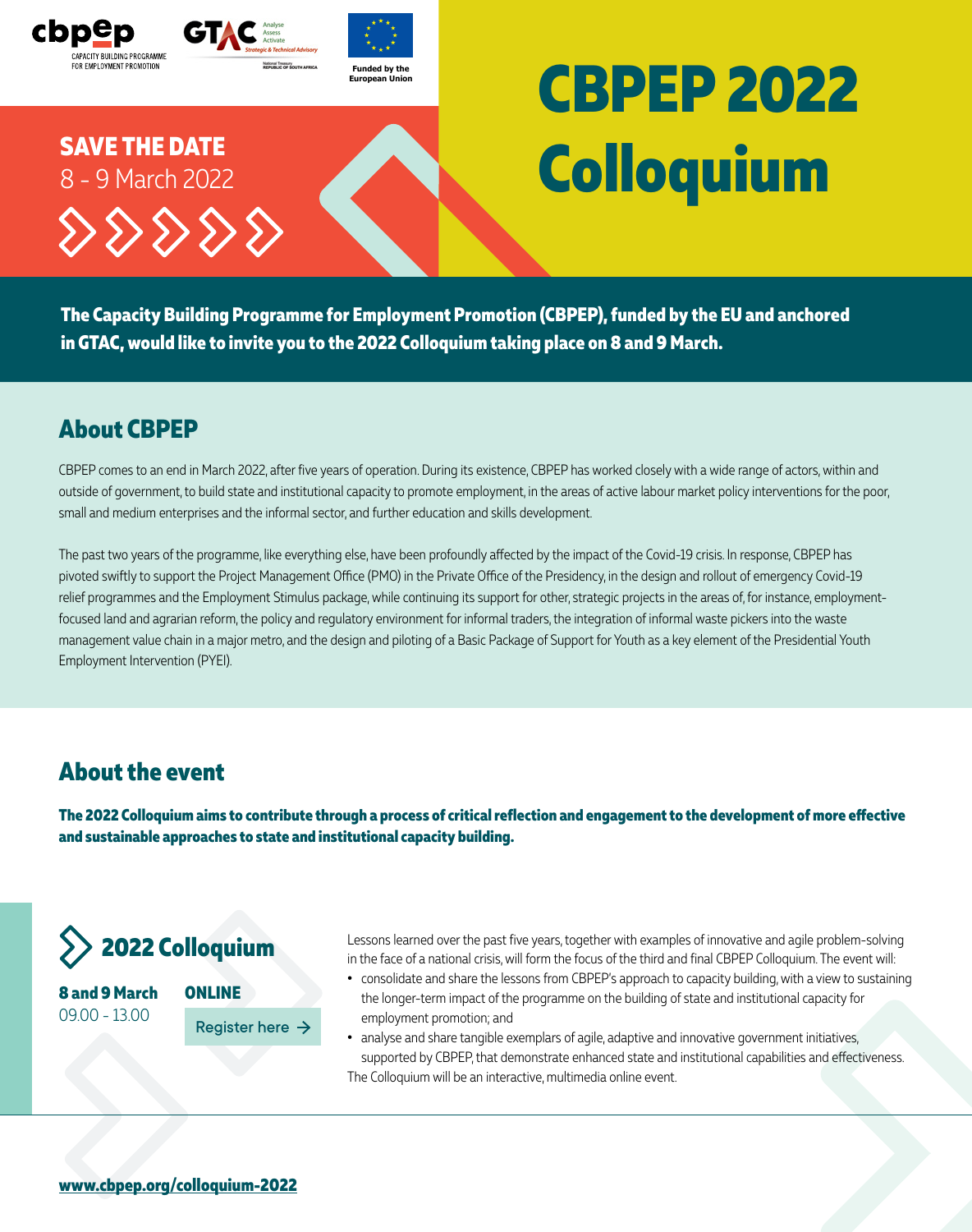## **2022 Colloquium Agenda**

**8 - 9 March 2022** 

[Click to register](https://us02web.zoom.us/meeting/register/tZItceGppz0iHNBAn15EdyG6Vw4TPhrVBEJx)  $\rightarrow$ 

### **Day 1:**

8 March 2022

| Time                | <b>Topic</b>                                                                      | Speaker                                                                                  |
|---------------------|-----------------------------------------------------------------------------------|------------------------------------------------------------------------------------------|
| $9.00 - 9.50$       | <b>Welcome and scene-setting</b>                                                  |                                                                                          |
|                     | Welcome and programme overview                                                    | Mr Daniel Chiwandamira, MC                                                               |
|                     | Setting the scene on building a capable state<br>and using creative bureaucracies | Mr Rudi Dicks, Presidency                                                                |
|                     | Opening address                                                                   | Mr Mondli Gungubele, Minister in the Presidency                                          |
| $9.50 - 10.45$      | The capable state: Covid-19 crisis<br>and response                                |                                                                                          |
|                     | The Employment Stimulus Programme:<br>achievements and innovations                | Dr Kate Philip, Presidency                                                               |
|                     | Rolling out the Covid-19 SRD Grant                                                | Mr Fanie Sethokga, SASSA<br>Ms Kathy Nicolaou, CBPEP                                     |
|                     | <b>Facilitated discussion</b>                                                     | Facilitated by Ms Rehana Moosajee,<br>The Barefoot Facilitator                           |
| 10.45 - 11.00 Break |                                                                                   |                                                                                          |
|                     | 11.00 - 12.00 Capacity building in real time                                      |                                                                                          |
|                     | Rolling out the Basic Education<br><b>Employment Initiative</b>                   | Mr Paddy Padayachee, Department of Basic<br>Education                                    |
|                     | <b>Supporting the Unemployment</b><br>Insurance Fund (UIF)                        | Mr Dhiresh Ramklass, GTAC                                                                |
|                     | <b>Facilitated discussion</b>                                                     | Facilitated by Ms Rehana Moosajee,<br>The Barefoot Facilitator                           |
|                     | 12.00 - 12.30 International best practice on<br>public sector innovation          | Ms Sandra Kramer, Director Africa, DG International<br>Partnerships, European Commission |
|                     | 12.30 - 12:35 Wrap up and programme for following day                             |                                                                                          |







**Funded by the European Union**